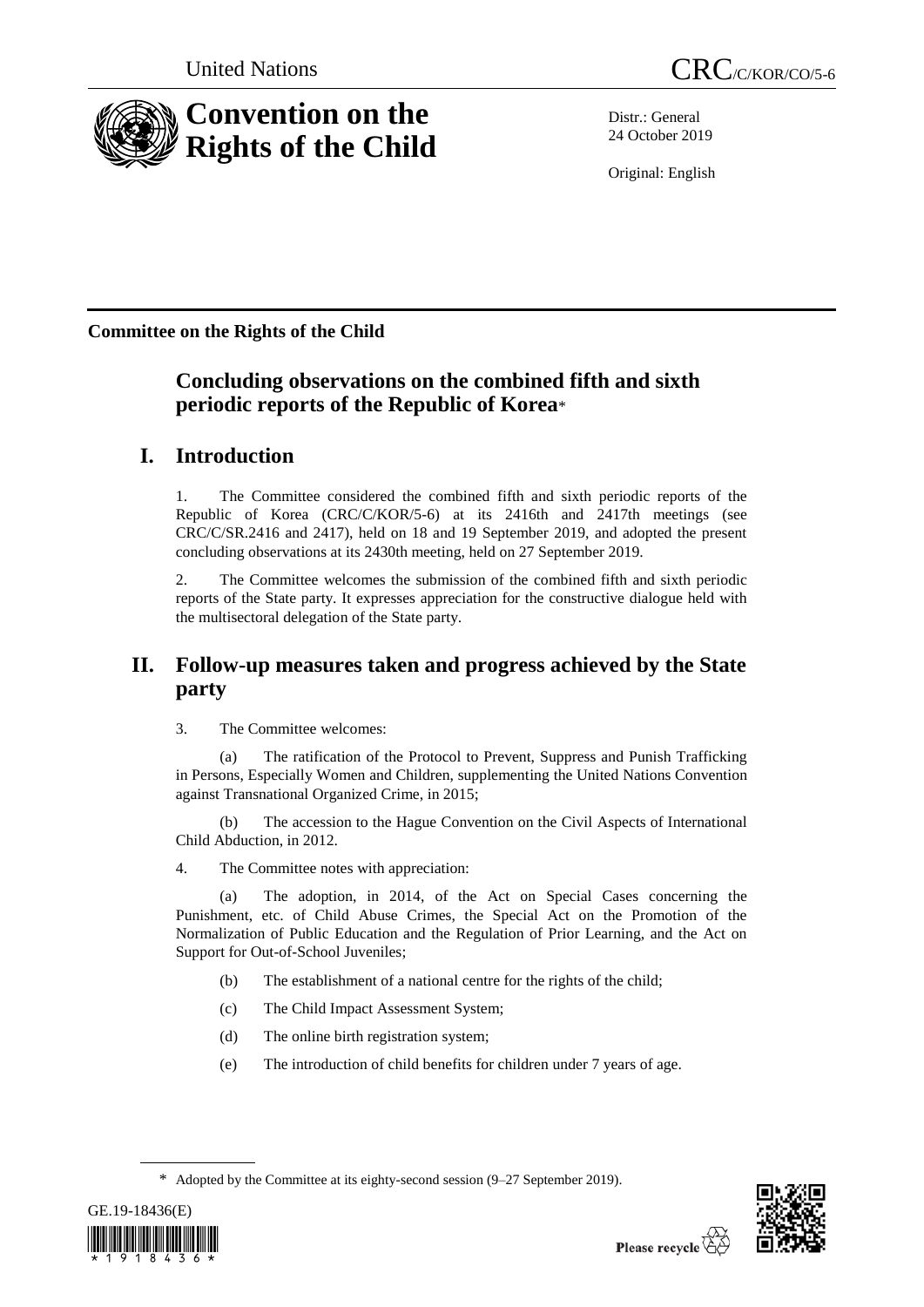## **III. Main areas of concern and recommendations**

5. The Committee reminds the State party of the indivisibility and interdependence of all the rights enshrined in the Convention and emphasizes the importance of all the recommendations contained in the present concluding observations. The Committee would like to draw the State party's attention to the recommendations concerning the following areas, in respect of which urgent measures must be taken: non-discrimination (para. 17), the right to life, survival and development (para. 20), violence against children, including corporal punishment (para. 27), sexual exploitation and abuse (para. 29), education and the aims of education (para. 42) and the administration of child justice (para. 47).

## **A. General measures of implementation (arts. 4, 42 and 44 (6))**

#### **Reservations**

6. **The Committee welcomes the withdrawal of the State party's reservation on article 21 (a) of the Convention and encourages it to expedite the withdrawal of its reservation on article 40 (2) (b) (v).**

#### **Legislation**

7. **While welcoming the ruling of the Constitutional Court of 11 April 2019 declaring the ban on abortion unconstitutional and requiring the Government to review its legislation on abortion by 2020, the Committee urges the State party to ensure that this legislation is aligned with the principle of the best interests of the child. It also recommends that the State party strengthen the knowledge of the judiciary, prosecutors and lawyers on the Convention and their capacity to invoke and directly apply it in court proceedings.**

## **Comprehensive policy and strategy**

8. **While noting the adoption of master plans for child and youth policies and a national action plan for the promotion and protection of human rights, the Committee recommends that the State party ensure that its policies and strategies on children encompass all areas of the Convention and that it allocate sufficient human, technical and financial resources for their implementation, monitoring and evaluation.** 

#### **Coordination**

9. **The Committee recommends that the State party further strengthen the mandate of the Child Policy Coordination Committee by allocating to it adequate human and financial resources, establishing a permanent secretariat and raising that Committee's profile as a coordinating body for children's rights. The Committee recalls its previous recommendation on coordination (CRC/C/KOR/CO/3-4, para. 13) and reiterates that the functions of all authorities dealing with children's rights should be clearly defined in order to avoid overlap and duplication.** 

#### **Allocation of resources**

10. **While welcoming the budgetary increase in the areas of education, early childhood and child welfare projects and the introduction of child and youth participatory budgeting practices, the Committee regrets that the State party's childrelated budget has not grown proportionately to its gross domestic product (GDP). With reference to its general comment No. 19 (2016) on public budgeting for the realization of children's rights, the Committee urges the State party:** 

(a) **To allocate adequate financial, human and technical resources, at all levels of government, for the implementation of all policies, plans, programmes and legislative measures for children and implement a system to monitor the use of such resources;**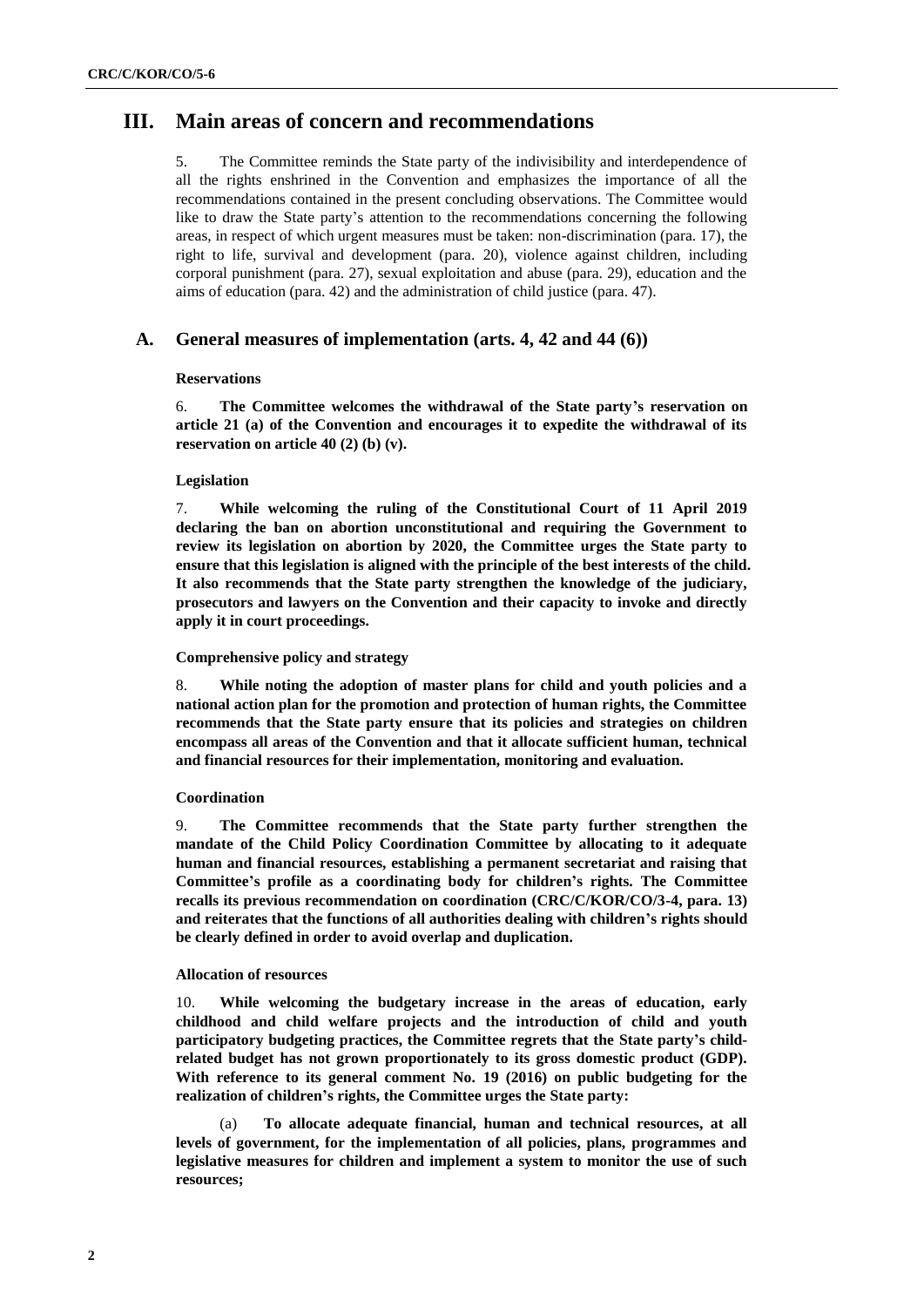(b) **To increase budget allocations for children and overall social expenditure proportionately to its GDP and reduce disparities between municipalities;** 

(c) **To introduce budgetary allocations for children in disadvantaged situations;**

(d) **To enhance child participation in budgeting, including through existing child and youth assemblies and participation committees;**

(e) **In order to ensure the availability, accessibility and quality of goods and services in sectors supporting the realization of children's rights, to strengthen efforts to combat corruption, in particular bribery, favouritism and irregular payments, and enhance accountability in public procurement processes.** 

#### **Data collection**

11. **Recalling its general comment No. 5 (2003) on general measures of implementation of the Convention, the Committee urges the State party to establish a centralized system for the collection of data disaggregated by age, sex, disability status, geographic location, ethnic and national origin, socioeconomic and migration backgrounds, on all areas of the Convention.** 

#### **Independent monitoring**

12. **Recalling its general comment No. 2 (2002) on the role of independent human rights institutions in the promotion and protection of the rights of the child, the Committee recommends that the State party:** 

(a) **Establish the legal status of the Child Rights Committee, including in order to guarantee its independence;** 

(b) **Strengthen the mandate of the Committee to receive and investigate complaints;** 

(c) **Raise the profile of the National Human Rights Commission of Korea among the authorities;**

(d) **Enhance the capacity of the Commission to coordinate and monitor the implementation of policy recommendations;** 

(e) **Equip the Commission with adequate resources.**

#### **Dissemination, awareness-raising and training**

13. **The Committee welcomes the inclusion of human rights education in the school curriculum. While noting that the level of awareness of the Convention remains low, particularly among children, the Committee recommends that the State party ensure child and human rights education countrywide, including by establishing a legal basis for its provision and allocating adequate resources thereto, and provide mandatory training to professionals working with and for children.**

#### **International cooperation**

14. **While welcoming the information provided during the dialogue that the State party plans to increase its official development assistance (ODA) during the next decade, the Committee takes note of target 17.2 of the Sustainable Development Goals and encourages the State party to meet the internationally agreed target of 0.7 per cent of gross national income for ODA and ensure that such assistance is in compliance with the Convention and its Optional Protocols, to prioritize children's rights and integrate the Committee's concluding observations addressed to both the State party and its development partners as appropriate in the design, implementation, monitoring and evaluation of international development assistance policies and programmes.**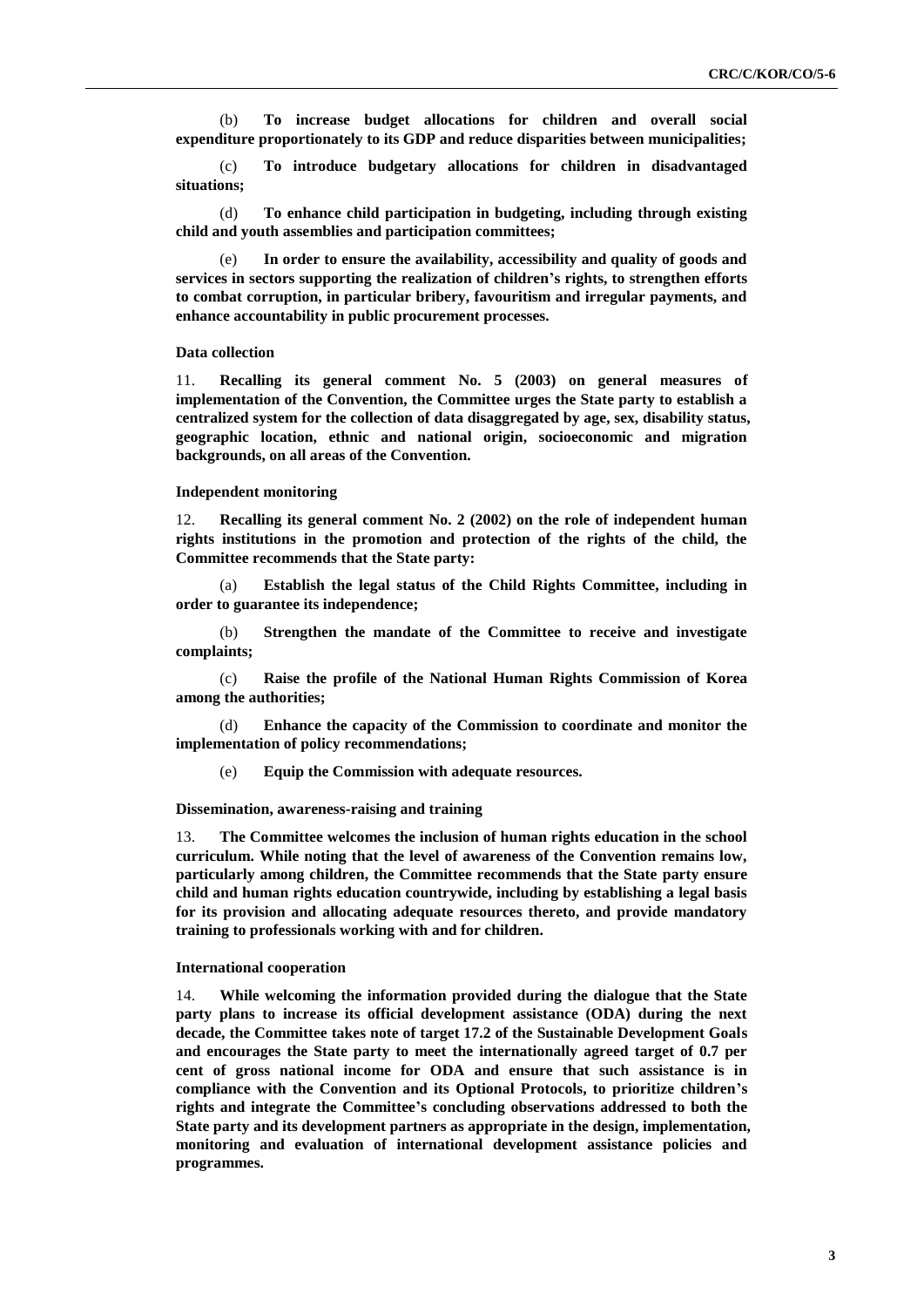**Children's rights and the business sector** 

15. **The Committee is concerned about reports of children's rights violations resulting from business activities by companies of the Republic of Korea operating domestically and abroad. With reference to its general comment No. 16 (2013) on State obligations regarding the impact of the business sector on children's rights, the Guiding Principles on Business and Human Rights and its previous recommendations on children's rights and the business sector (CRC/C/KOR/CO/3-4, para. 27), the Committee urges the State party to establish a child protection framework for companies in the State party operating domestically and abroad. Such a framework should include mechanisms for conducting child rights impact assessments and monitoring and evaluation mechanisms, in order to report and address children's rights violations, and should make it clear that all stakeholders are responsible for fulfilling and protecting children's rights.**

## **B. General principles (arts. 2, 3, 6 and 12)**

#### **Non-discrimination**

16. While welcoming the measures taken to support children in disadvantaged situations, the Committee remains concerned that the adoption of a draft anti-discrimination act has been hampered since 2007. It is also concerned that:

(a) Rural children, economically disadvantaged children, children with disabilities, migrant children, multicultural children and refugee children from the Democratic People's Republic of Korea experience discrimination in getting their birth registered and in accessing childcare facilities, education, health care, welfare, leisure and State protection;

- (b) Achievement-based discrimination is widespread in schools;
- (c) Single-parent families face prejudice and discrimination;

(d) Cases of discrimination based on sexual orientation are persistent, a situation that the State party acknowledged by stating that its policies regarding young lesbian, gay, bisexual, transgender and intersex persons is inadequate (CRC/C/KOR/5-6, para. 36).

17. **Taking note of target 10.3 of the Sustainable Development Goals on ensuring equal opportunity and reducing inequalities of outcome, including by eliminating discriminatory laws, policies and practices and promoting appropriate legislation, policies and action in this regard, the Committee urges the State party to expeditiously adopt anti-discrimination legislation and ensure that such legislation prohibits discrimination based on origin, sexual orientation and gender identity. It also recommends that the State party:**

(a) **Enact a comprehensive anti-discrimination law and strategy and conduct public campaigns to eliminate and prevent discrimination against children in vulnerable and disadvantaged situations;**

(b) **Ensure that all children within its territory are equally able to be registered at birth and have access to childcare facilities, education, health care, welfare, leisure and State support;**

(c) **Prevent and eliminate achievement-based discrimination in schools:** 

(d) **Ensure equal treatment for all families, including in accessing child support, and review legislation and practices accordingly.**

#### **Best interests of the child**

18. **The Committee welcomes the establishment of the child impact assessment system. Recalling its general comment No. 14 (2013) on the right of the child to have his or her best interests taken as a primary consideration, the Committee recalls its previous recommendations to integrate, consistently interpret and apply the best**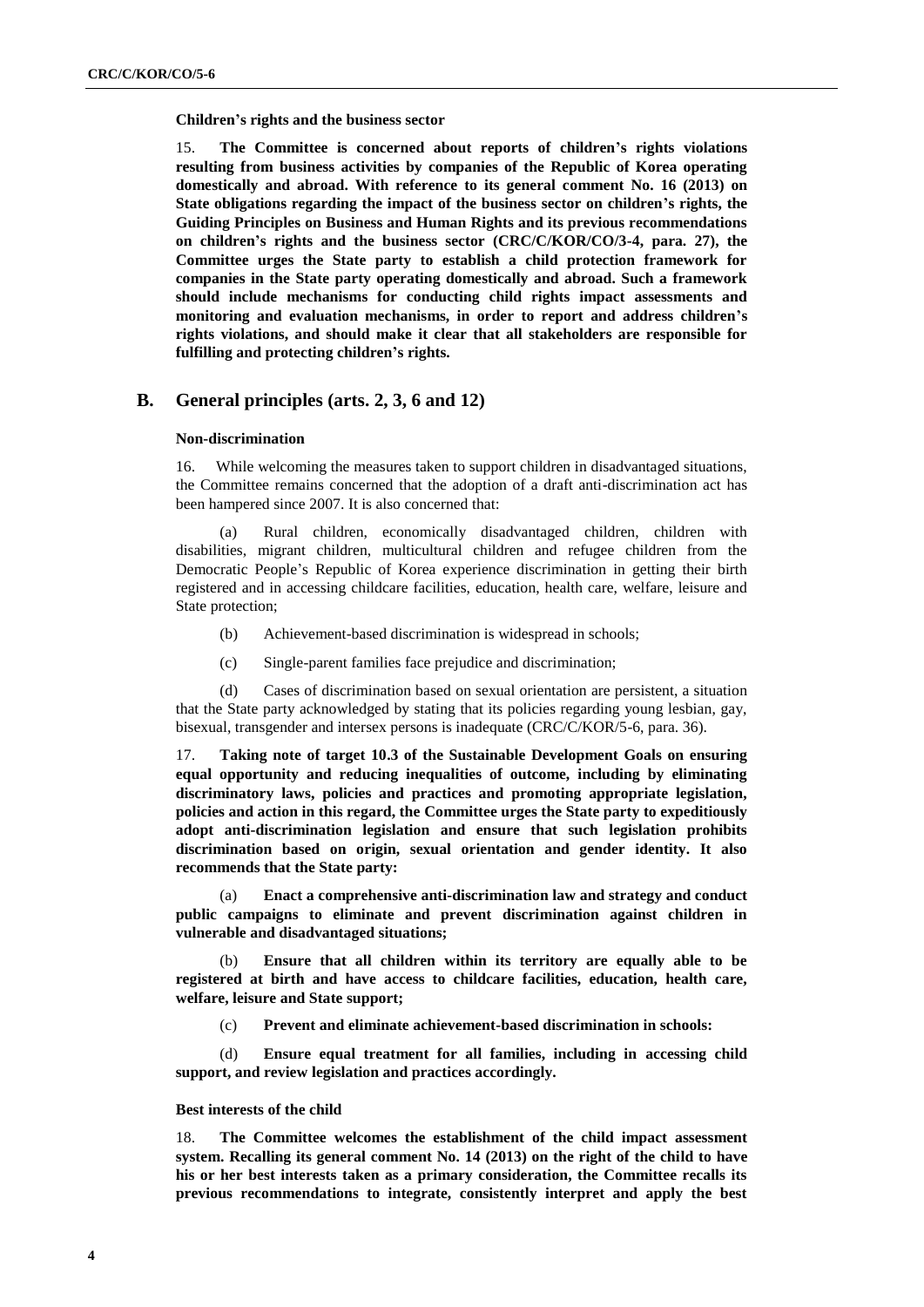**interests of the child as a primary consideration in all relevant proceedings, decisions, policies and programmes. It also encourages the State party:**

(a) **To expand the application of the child impact assessment system, with the participation of a wide range of children;**

(b) **To develop procedures and criteria for determining the best interests of the child in every area and for giving that principle due weight as a primary consideration.**

#### **Right to life, survival and development**

19. While noting the establishment of a national action plan for suicide prevention, the Committee is seriously concerned that the high rates of child suicide, due in particular to problems in the family, depression, academic pressure and bullying, represent a leading cause of death among children. It notes with concern the lack of a systematic approach and a dedicated budget for addressing suicides and their root causes. The Committee is also concerned:

(a) That there is insufficient knowledge about the damage to health caused by humidifier disinfectant;

(b) That there is insufficient monitoring of fine dust and asbestos in schools and childcare settings;

(c) That humidifier disinfectant is responsible for numerous cases of damage to health and that remedies and reparations for the victims are inadequate.

20. **The Committee urges the State party to strengthen its efforts to effectively prevent suicides among children and to address their root causes, as previously recommended, through comprehensive policies, psychological, educational and social measures and therapies for children, families and the public at large. The Committee also recommends that the State party:**

(a) **Investigate possible cases of damage to health caused by humidifier disinfectant;**

(b) **Continue to monitor indoor air quality and exposure to hazardous substances in all childcare and educational settings;**

(c) **Continue its efforts to provide adequate remedies and reparations to child victims of humidifier disinfectant and intensify its efforts to control chemical substances and prevent hazardous incidents.**

#### **Respect for the views of the child**

21. **The Committee notes that the draft family litigation act (2017) extends the right to be heard to children under 13 years of age. It regrets, however, that children's participation remains optional, is limited to certain topics and is conditional on academic performance and that children's views are rarely taken into account. Recalling its general comment No. 12 (2009) on the right of the child to be heard, the Committee urges the State party to ensure that children's views are given due consideration in the family, in schools, in the courts and in all relevant administrative and other processes concerning them, including by:** 

(a) **Ensuring that all children at school have the opportunity to express their views regardless of academic performance;**

**Ensuring that the Child Welfare Act provides for the right of children to express their views freely in all matters affecting them, as previously recommended (CRC/C/KOR/3-4, para. 35 (a));**

(c) **Abolishing any age limit on the right of children to express their views in all issues concerning them, including by expeditiously enacting the draft family litigation act.**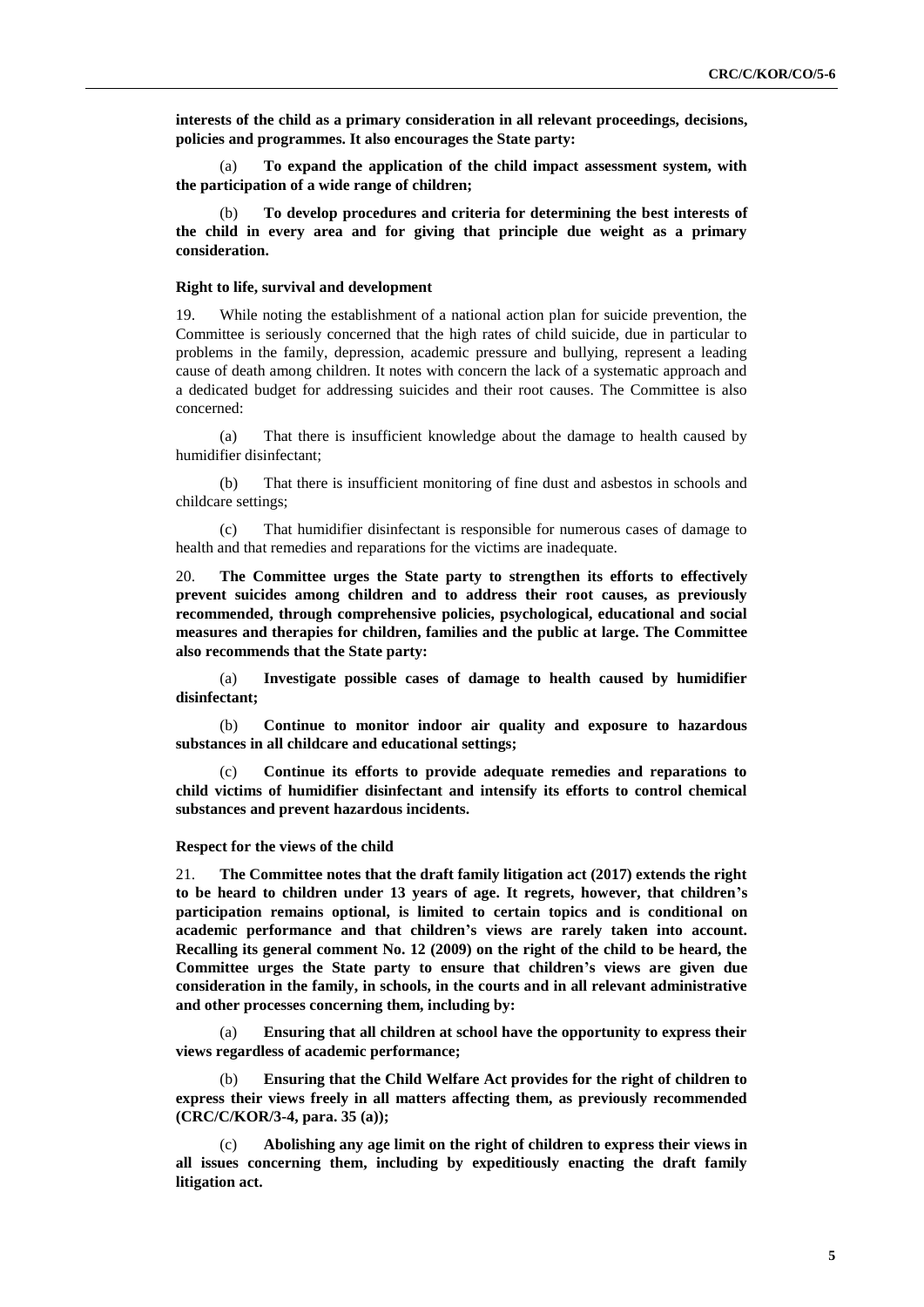## **C. Civil rights and freedoms (arts. 7, 8 and 13–17)**

## **Birth registration**

22. **The Committee welcomes the establishment of the online birth registration and notification systems. Taking note of target 16.9 of the Sustainable Development Goals on providing legal identity for all, including birth registration, the Committee urges the State party:**

(a) **To ensure that birth registration, including online, is universal and available to all children regardless of their parents' legal status or origins;**

(b) **To simplify the procedures for single fathers to register their children, in order to ensure that all children are registered at birth;** 

(c) **To take all measures necessary to identify unregistered births, including by establishing monitoring mechanisms;** 

(d) **To conduct awareness-raising campaigns on the importance of birth registration.**

#### **Right to an identity**

23. **The Committee urges the State party to prohibit the "baby box" initiative, which is operated by religious organizations and which allows for the anonymous abandonment of children, and to consider introducing, as a last resort, the possibility of confidential hospital births.**

**Freedom of expression, association and peaceful assembly**

24. **The Committee reiterates that the State party should revise its legislation and school regulations to enable all children to exercise fully their right to freedom of expression, regardless of their academic achievement and without fear of reprisal. It also recommends promoting child participation and considering lowering the minimum age of voting and membership in political parties, currently set at 19 years.**

#### **Right to privacy**

25. **The Committee notes that schools reportedly disclose students' private information, including on grades and disciplinary measures, inspect their belongings without obtaining their prior consent and impose a dress code. It recommends that the State party ensure the protection of children's privacy, including with regard to their smartphones, and personal information in school, in law and in practice, in accordance with article 16 of the Convention, and develop and apply child-friendly procedures for obtaining children's informed consent.**

## **D. Violence against children (arts. 19, 24 (3), 28 (2), 34, 37 (a) and 39)**

#### **Violence, including corporal punishment**

26. While welcoming the adoption of the Act on Special Cases Concerning the Punishment, etc. of Child Abuse Crimes, the increase in the child abuse prevention budget, local child protection agencies, shelters and psychotherapists, the Committee remains concerned about:

(a) The high prevalence of child abuse, including through online violence and violence in schools;

(b) The high incidence of repeated child abuse in the family without effective measures to prevent reoffending;

- (c) The fact that corporal punishment is still legal in certain settings;
- (d) The underreporting of child abuse;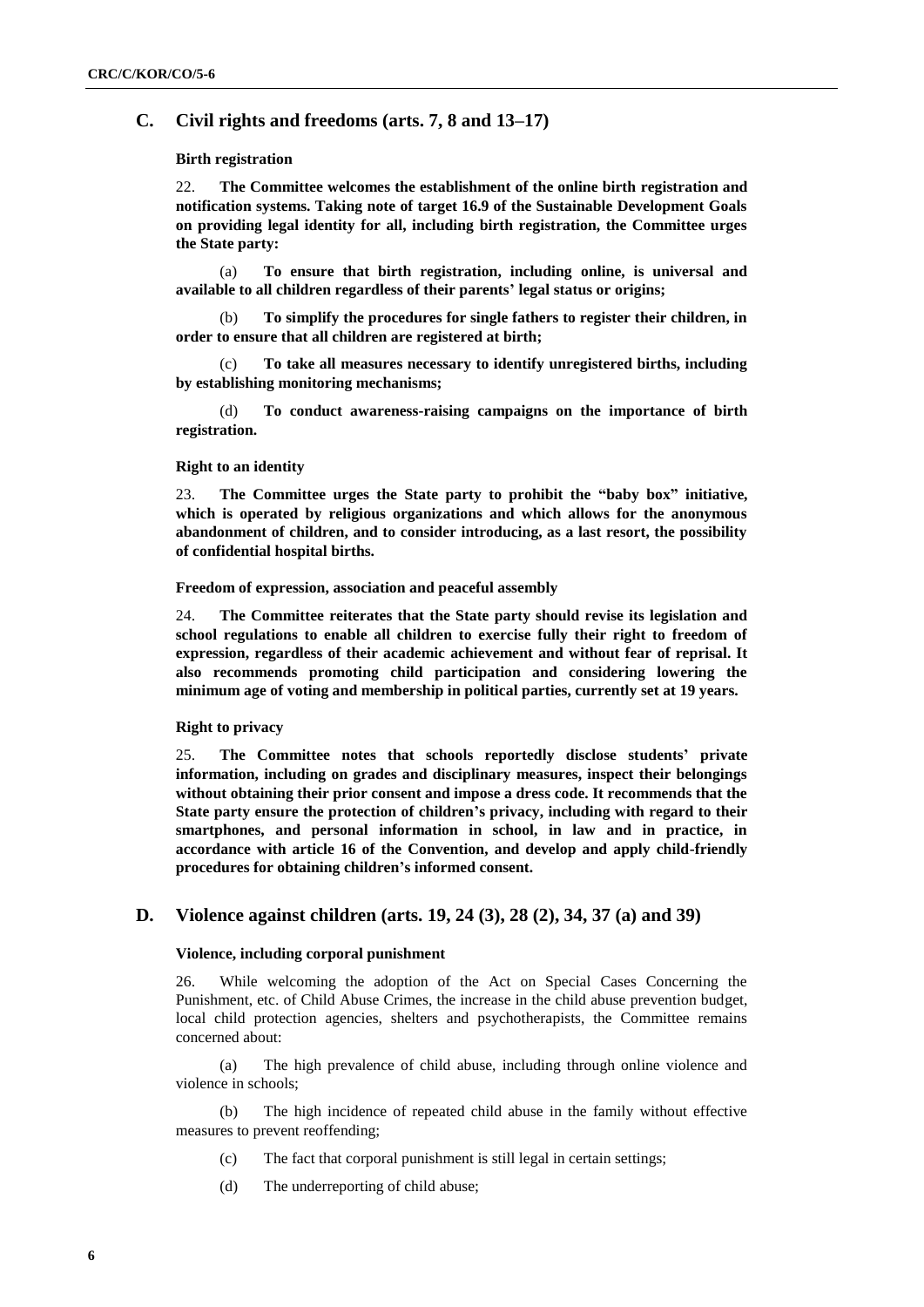(e) The shortage of reliable data on child abuse;

(f) The absence of a comprehensive policy and strategy to address all forms of violence and abuse against children;

(g) The shortage of local child protection agencies, shelters, counsellors, psychologists and lawyers specialized in child abuse;

The shortage of specialized support, including shelters, for migrant children and children with disabilities who are victims of abuse.

27. **With reference to its general comments No. 13 (2011) on the right of the child to freedom from all forms of violence and No. 8 (2006) on the right of the child to protection from corporal punishment and other cruel or degrading forms of punishment, as well as target 16.2 of the Sustainable Development Goals on ending abuse, exploitation, trafficking and all forms of violence against and torture of children, the Committee recommends that the State party:**

(a) **Establish a national database on all cases of violence and abuse against all children and undertake a comprehensive assessment of their extent, causes and nature;** 

(b) **Formulate a comprehensive strategy and an action plan for preventing, combating and monitoring all forms of violence and abuse against children, including online violence;**

(c) **Explicitly prohibit corporal punishment, including "indirect corporal punishment" and "disciplinary punishment", in law and in practice, in all settings and in all areas of the State party;** 

(d) **Intensify awareness-raising and education programmes on all forms of violence and abuse; promote non-violent communication and conflict mediation in schools and positive, non-violent and participatory forms of child-rearing; and encourage the reporting of violence and abuse;**

Train professionals concerned to identify and adequately respond to **cases of violence and child abuse, including psychological abuse, taking into account a gender perspective, and establish reporting guidelines;** 

(f) **Ensure that cases of violence and child abuse are investigated and appropriately addressed;**

(g) **Ensure the development of programmes and policies for the prevention, recovery and social reintegration of child victims of abuse, including by further increasing the number of local child protection agencies and shelters, counsellors, clinical psychologists and lawyers dealing with child abuse cases, by providing free legal representatives for child victims and by ensuring that migrant children and children with disabilities have access to shelters;**

(h) **Allocate adequate human, financial and technical resources for implementing the above-mentioned recommendations and reducing regional disparities.**

#### **Sexual exploitation and abuse**

28. The Committee welcomes the legislative amendments expanding the scope of and strengthening punishment for sexual crimes against children, the policy measures for preventing and eradicating sexual violence and the decrease in recidivism. However, the Committee remains seriously concerned:

(a) That sexual violence and abuse remain prevalent and that there has been a surge in online child prostitution and grooming and in sexual harassment by teachers;

(b) That children who are 13 years old and over are presumed to be able to consent and are not protected from sexual exploitation and abuse;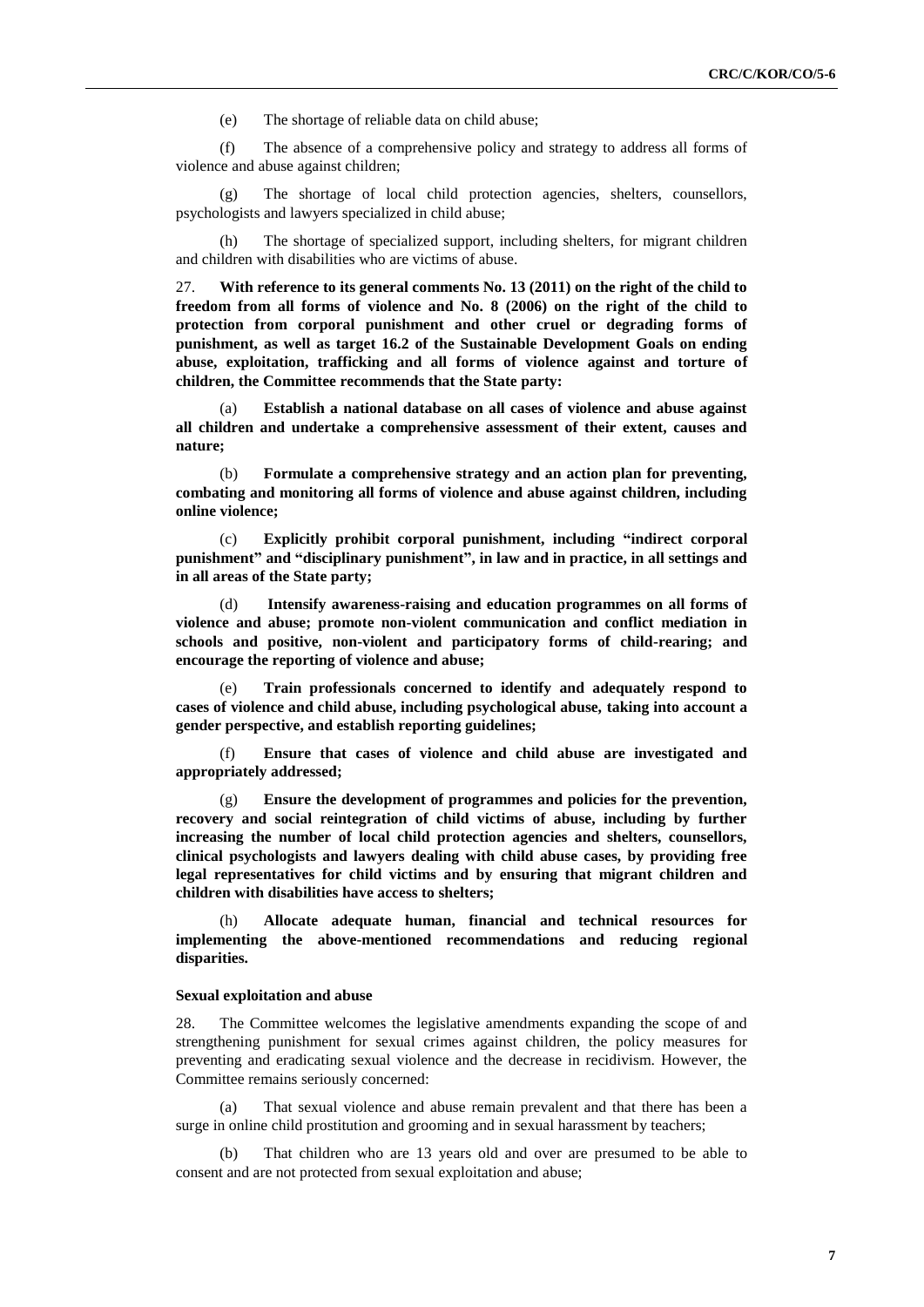(c) That children who are considered to have entered prostitution voluntarily ("children involved") are treated as offenders, denied legal aid and support services and are subjected to detention-like "protective dispositions", deterring them from reporting sexual exploitation;

(d) That lenient sentences, including probation, are used for adult offenders convicted of child sexual exploitation and abuse.

#### 29. **The Committee urges the State party:**

To take all measures necessary to prevent and respond to all **manifestations of child sexual exploitation and abuse, including online prostitution and grooming, and sexual harassment by teachers;** 

- (b) **To define and criminalize online grooming;**
- (c) **To increase the minimum age of consent for engaging in sexual activities;**

(d) **To ensure that all children, in other words all persons under the age of 18, who are engaged in prostitution and sexual abuse ("children involved") are not treated as offenders but as victims, including by referring to them as "victims" in the legislation, abolishing the "protective dispositions", providing affected children with support services and legal aid and ensuring their access to justice, including compensation and redress;**

(e) **To strengthen awareness-raising, including in schools, and encourage the reporting of sexual exploitation and abuse through accessible, confidential, childfriendly and effective channels;**

(f) **To ensure that sex offenders, including teachers, are prosecuted, regardless of the evidence of coercion, and duly sanctioned, and align the penalties for sexual offences with international standards.** 

#### **Harmful practices**

30. **The Committee is concerned that child marriage within the migrant community may be authorized with parental consent and that cases of marriage involving migrant and foreign girls have been reported. The Committee urges the State party to prohibit child marriage without exception and to take all measures, including cooperation with the countries of origin and establishing access to the civil registration procedures for migrants and refugees, to prevent and eradicate this practice.** 

## **E. Family environment and alternative care (arts. 5, 9–11, 18 (1) and (2), 20, 21, 25 and 27 (4))**

#### **Family environment**

31. **The Committee welcomes the expansion of free childcare, flexible working arrangements for working parents, paternal leave and support to single-parent families, as well as the adoption of the Act on Enforcing and Supporting Child Support Payment. It recommends that the State party:** 

(a) **Further increase the capacity and appropriate flexibility of childcare services and ensure that all children, irrespective of nationality, have equal access to childcare facilities and financial support, including by amending the Infant Care Act;**

(b) **Further facilitate access to and use of paternal leave;** 

(c) **Ensure visitation rights for children from divorced families, including by expanding the number of "visitation centres" and providing alternative solutions;** 

Promote and ensure access to and the enforcement of child support **payments and also ensure that sanctions for non-compliance do not compromise the best interests of the child;**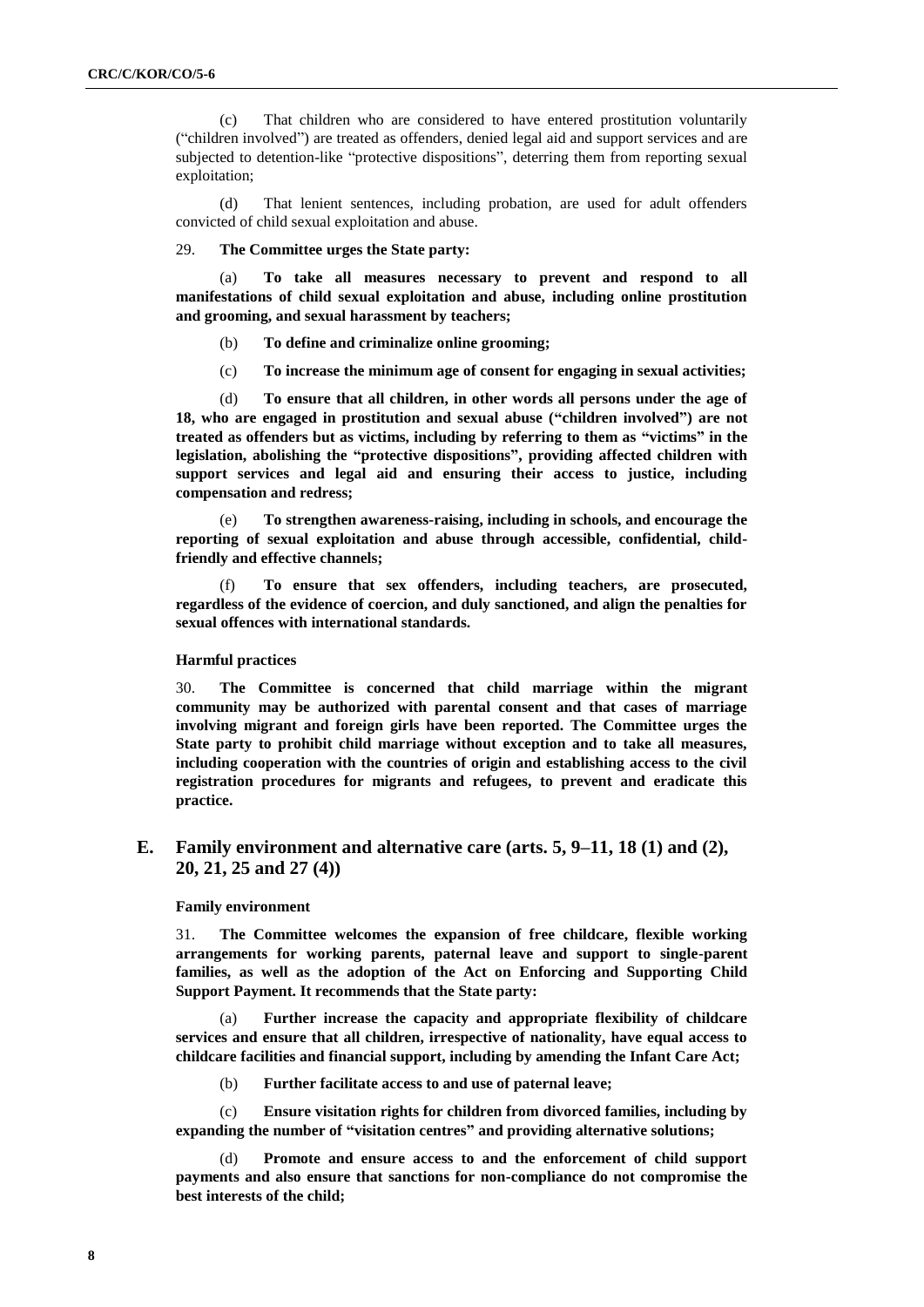(e) **Take all measures necessary to prevent and eradicate stigma and discrimination against single-parent families and revise child support entitlements accordingly.**

#### **Children deprived of a family environment**

32. **Drawing the State party's attention to the Guidelines for the Alternative Care of Children (General Assembly resolution 64/142, annex), the Committee recommends that the State party:**

(a) **Support and facilitate family-based care for all children wherever possible, allocate adequate human, financial and technical resources to expand and enhance the quality of foster care for children who cannot stay with their families and phase out institutionalization through a concrete plan of action;** 

(b) **Address the root causes of child abuse within the family, also address the reasons why children run away from home, take targeted, non-punitive measures to prevent and eradicate these phenomena and intensify protection for runaway children;** 

(c) **Ensure adequate safeguards and clear criteria, based on children's needs, best interests and views and having due regard for their age and maturity, for determining where and when to place them in alternative care; ensure the periodic review of the quality of alternative care and access to complaints procedures; and intensify reunification support and support for children in care reaching adulthood;**

(d) **Streamline the guardianship procedure and strengthen guardians' protection capacity.**

#### **Adoption**

33. **While welcoming the measures taken to regulate adoptions, including through court authorizations, the Committee reiterates that the State party should:**

(a) **Ensure that the child's best interests are the paramount consideration in the adoption procedures for children of all ages and that single mothers' free consent is mandatory for the release of their children for adoption;** 

(b) **Conduct large-scale public campaigns to combat prejudice against single mothers and promote a positive image of adoption;** 

(c) **Take the measures necessary to avoid unnecessary delays in procedures and to ensure that adoption agencies operate in a transparent manner and that their activities are duly regulated;**

(d) **Strengthen post-adoption monitoring and services, including in cases of dissolved adoptions;**

(e) **Ensure that adopted children are informed of their right to seek and have appropriate access to information on their biological parents;** 

(f) **Consider ratifying the Hague Convention on the Protection of Children and Cooperation in Respect of Intercountry Adoption and enact the draft act on intercountry adoption.** 

#### **Illicit transfer and non-return**

34. **The Committee recommends that the State party consider adopting the Convention on Jurisdiction, Applicable Law, Recognition, Enforcement and Cooperation in Respect of Parental Responsibility and Measures for the Protection of Children and the Convention on the International Recovery of Child Support and Other Forms of Family Maintenance.**

#### **Children of incarcerated parents**

35. **The Committee recommends that the State party adopt a policy to protect the children of incarcerated parents and the visitation rights of these children. Children**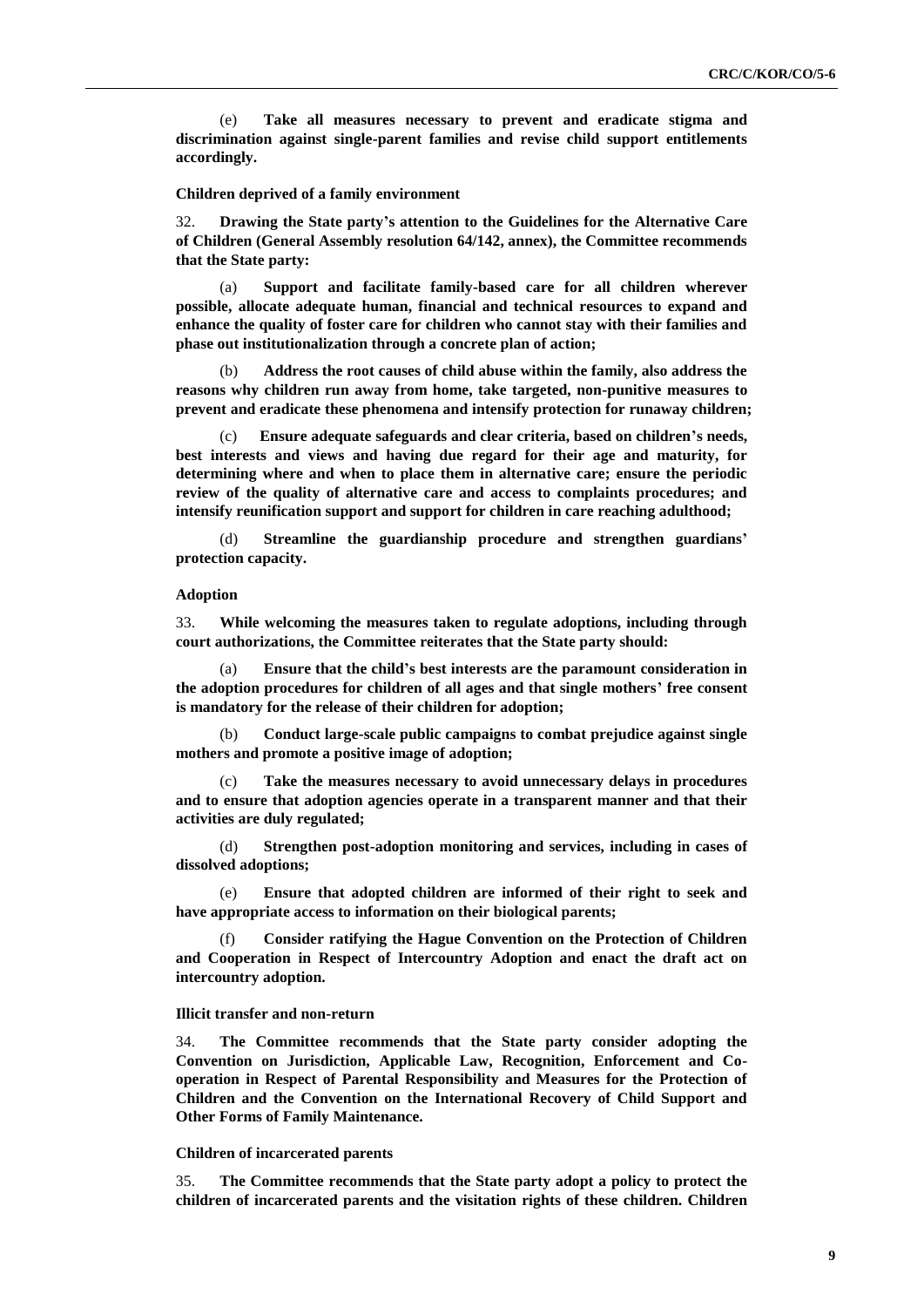**staying in prison with their parents should have their rights, including the rights to education and health, guaranteed and their needs fully covered.**

## **F. Disability, basic health and welfare (arts. 6, 18 (3), 23, 24, 26, 27 (1)–(3) and 33)**

**Children with disabilities**

36. **The Committee notes the adoption of a comprehensive plan for people with disabilities and the increase in education professionals, in training and in the budget allocated to meeting the needs of children with disabilities. With reference to its general comment No. 9 (2006) on the rights of children with disabilities, the Committee urges the State party:**

(a) **To review legislation and policies to adopt a rights-based approach to disability and ensure the inclusion of all children with disabilities;**

(b) **To ensure that early detection and intervention programmes, including rehabilitation treatment, appropriate welfare and medical support, are provided countrywide to all children with disabilities, including asylum-seeking and migrant children with disabilities;**

(c) **To provide inclusive education for all children with disabilities, including by ensuring the presence of reasonable accommodations in the school infrastructure, in places for sport and leisure, in school transportation, in training and by assigning specialized teachers and assistants to provide individual support;** 

Undertake awareness-raising campaigns to promote a positive image of **children with disabilities and combat stigmatization and prejudice.**

#### **Health and health-care services**

37. **The Committee welcomes the extension of vaccinations to undocumented children. Recalling its general comment No. 15 (2013) on the right of the child to the enjoyment of the highest attainable standard of health and target 3.8 of the Sustainable Development Goals on achieving universal health coverage, including financial risk protection, access to quality essential health-care services and access to safe, effective, quality and affordable essential medicines and vaccines for all, the Committee recalls its previous recommendations to increase the health budget and strengthen local hospitals and recommends that the State party:**

(a) **Ensure universal access to national health insurance, especially for economically vulnerable groups of children and migrant children;** 

(b) **Improve the accessibility of vaccinations for migrant children;** 

(c) **Strengthen health-care assistance in nurseries and schools, including for diabetic and obese children.** 

#### **Mental health**

38. **While noting the measures taken to counter child suicide, the Committee takes note of target 3.4 of the Sustainable Development Goals on promoting mental health and well-being and reiterates that the State party should continuously strengthen its efforts to improve children's mental well-being, including by focusing on preventing suicides and their root causes.** 

#### **Adolescent health**

39. **Recalling its general comments No. 4 (2003) on adolescent health and development in the context of the Convention and No. 20 (2016) on the implementation of the rights of the child during adolescence, as well as target 2.2 of the Sustainable Development Goals on ending all forms of malnutrition, target 3.5 of the Goals on strengthening the prevention and treatment of substance abuse,**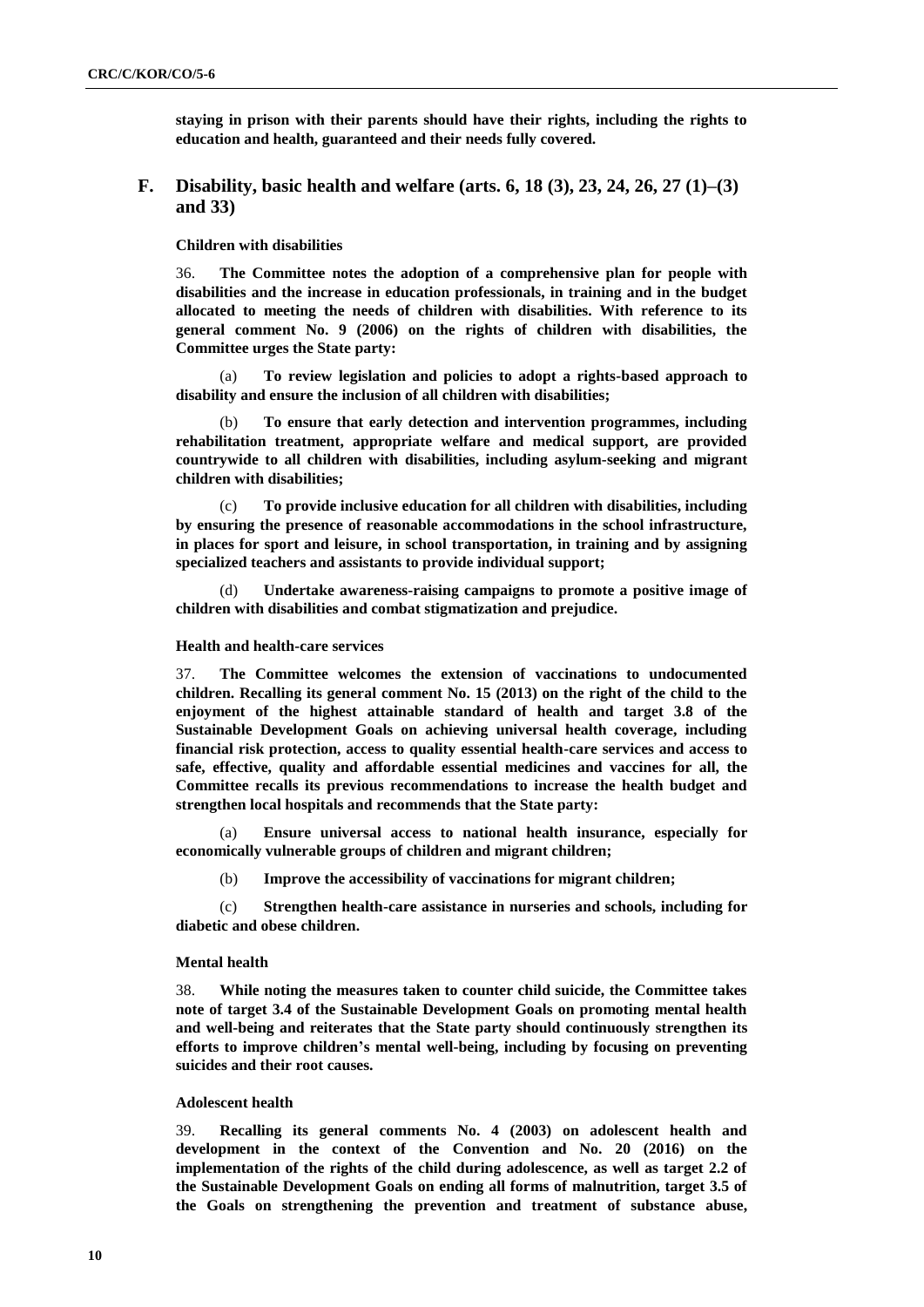**including narcotic drug abuse and harmful use of alcohol, and target 5.6 of the Goals on ensuring universal access to sexual and reproductive health and reproductive rights, the Committee recalls its previous recommendations concerning the prevention of obesity, smoking and drinking, including by imposing stricter regulations on alcohol advertising, increasing the number of smoke-free spaces, promoting sports and physical activities and encouraging children's participation in life-skills education on preventing substance abuse. Furthermore, it recommends that the State party:** 

(a) **Strengthen its response to the problematic and excessive use of smartphones by targeting groups at risk and building the capacity of the Community Youth Safety Net to provide specific support and recovery services;**

(b) **Effectively addressing adolescent pregnancy, including by strengthening sexuality education at school, support services during pregnancy and childbirth and postnatal care, ensuring parenting support and promoting equally shared parenting.**

#### **Standard of living**

40. **While welcoming the introduction of child benefits for children under 7 years of age, the Committee recommends that the State party:** 

(a) **Ensure that all children, irrespective of nationality, have access to child benefits;** 

(b) **Conduct a study on the status of children living in poverty and collect relevant statistics to inform, adopt and implement its master plan to support children in poverty with the aim of improving the standard of living of all children;**

(c) **Assess and effectively address housing poverty among children and the prevalence of part-time employment among children.**

#### **G. Education, leisure and cultural activities (arts. 28–31)**

#### **Education and the aims of education**

41. The Committee welcomes the adoption of the Special Act on the Promotion of the Normalization of Public Education and Regulation of Prior Learning, which aims to eradicate the practice of prior learning (i.e. the taking of private classes at the preschool level in preparation for school), the extension of the school admission quota for vulnerable groups of children, the introduction of the "free semester system" and the provision of support to out-of-school children. However, it remains deeply concerned about the excessive academic burden, accompanied by sleep deprivation and high levels of stress, which is a leading cause of suicide among children in the State party. It is also seriously concerned about the highly competitive education conditions, which virtually deprive children of their childhood, and also about:

The ever-increasing reliance on private tuition, which is conditional on parents' income and starts in preschool;

(b) The limited access to education, the low levels of school integration and the higher school dropout rates for children from vulnerable and disadvantaged groups;

(c) The fact that the right to compulsory education is guaranteed to children of the Republic of Korea while refugee, migrant and undocumented children may not be admitted into school at the discretion of the school principal and about the limited access to school services for undocumented children;

(d) The dominance of special schools for children with disabilities, the dearth of educational opportunities and accommodations for children with disabilities and the strong stigma faced by children with disabilities;

(e) Insufficient support for out-of-school children and children attending alternative schools;

(f) Educational disparities between rural and urban areas;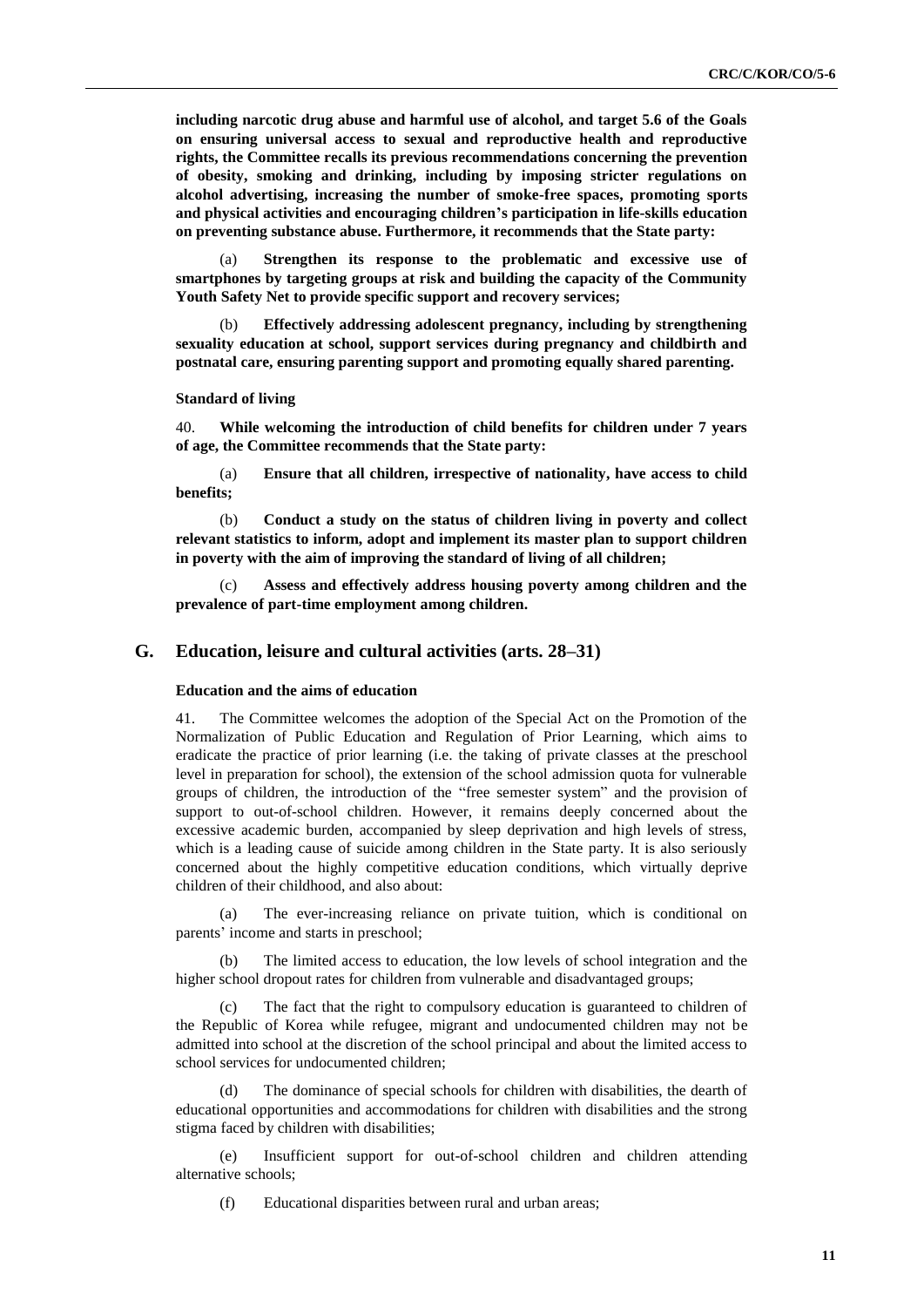(g) The lack of adequate and age-appropriate education on sexuality, in the context of adolescent pregnancies and increased HIV prevalence;

(h) The inadequacy of career counselling services, which do not take into account children's views, thereby increasing children's vulnerability to dropping out of school;

(i) The prevalence of bullying and discrimination in schools, including in relation to academic achievement;

(j) The severe lack of time and of free and safe facilities for leisure, play and physical exercise for children, which, coupled with social pressure to excel academically, contributes to smartphone overuse for recreation.

42. **Recalling target 4.5 of the Sustainable Development Goals on eliminating gender disparities in education and ensuring equal access to all levels of education and vocational training for the vulnerable, including persons with disabilities, indigenous peoples and children in vulnerable situations, the Committee urges the State party to reform its public education system in line with the Committee's general comment No. 1 (2001) on the aims of education and with a view to reducing competitiveness, including by diversifying the national curriculum, reconsidering its college admissions system and strengthening career counselling. Furthermore, it urges the State party:**

To reduce the reliance on private education, monitor the compliance of **public and private schools with the Special Act on the Promotion of the Normalization of Public Education and Regulation of Prior Learning and impose sanctions in case of non-compliance;**

(b) **To review the Framework Act on Education to ensure compulsory education for all children regardless of their origin, place of residence, socioeconomic and migration status and registration as immigrants; strengthen the monitoring of the quotas issued under the Social Integration Admission System to prevent corruption and abuse; and intensify and promote educational support to children in vulnerable and disadvantaged situations, including socially and economically vulnerable children, rural children, out-of-school children, children with disabilities, migrant children, undocumented children, multicultural children and refugee children from the Democratic People's Republic of Korea, in order to facilitate and ensure their access to and integration in mainstream schools;** 

(c) **To ensure the provision of inclusive education and reasonable accommodations to children with disabilities and promote a positive image of such children;** 

(d) **To strengthen efforts to identify and effectively address the root causes of children dropping out of school and assess the magnitude of the phenomenon; take comprehensive and coordinated measures to ensure that all children are supported and remain in mainstream schools; and raise awareness about alternative classes and schools and ensure that all alternative schools are accredited and their diplomas are recognized;** 

(e) **To reduce regional disparities, including by strengthening the training of teaching personnel, including by increasing the availability of such training, improving school infrastructure and increasing dedicated budgets;** 

(f) **To provide age-appropriate sexual education, paying special attention to preventing adolescent pregnancies and HIV/AIDS and adequately covering sexual orientation and gender identity; and remove discriminatory and gender stereotypical language from the national standard on school sexual education;** 

(g) **To strengthen and diversify career counselling and the free semester system, paying particular attention to out-of-school children, and ensure that children's views form the basis for their career choices;**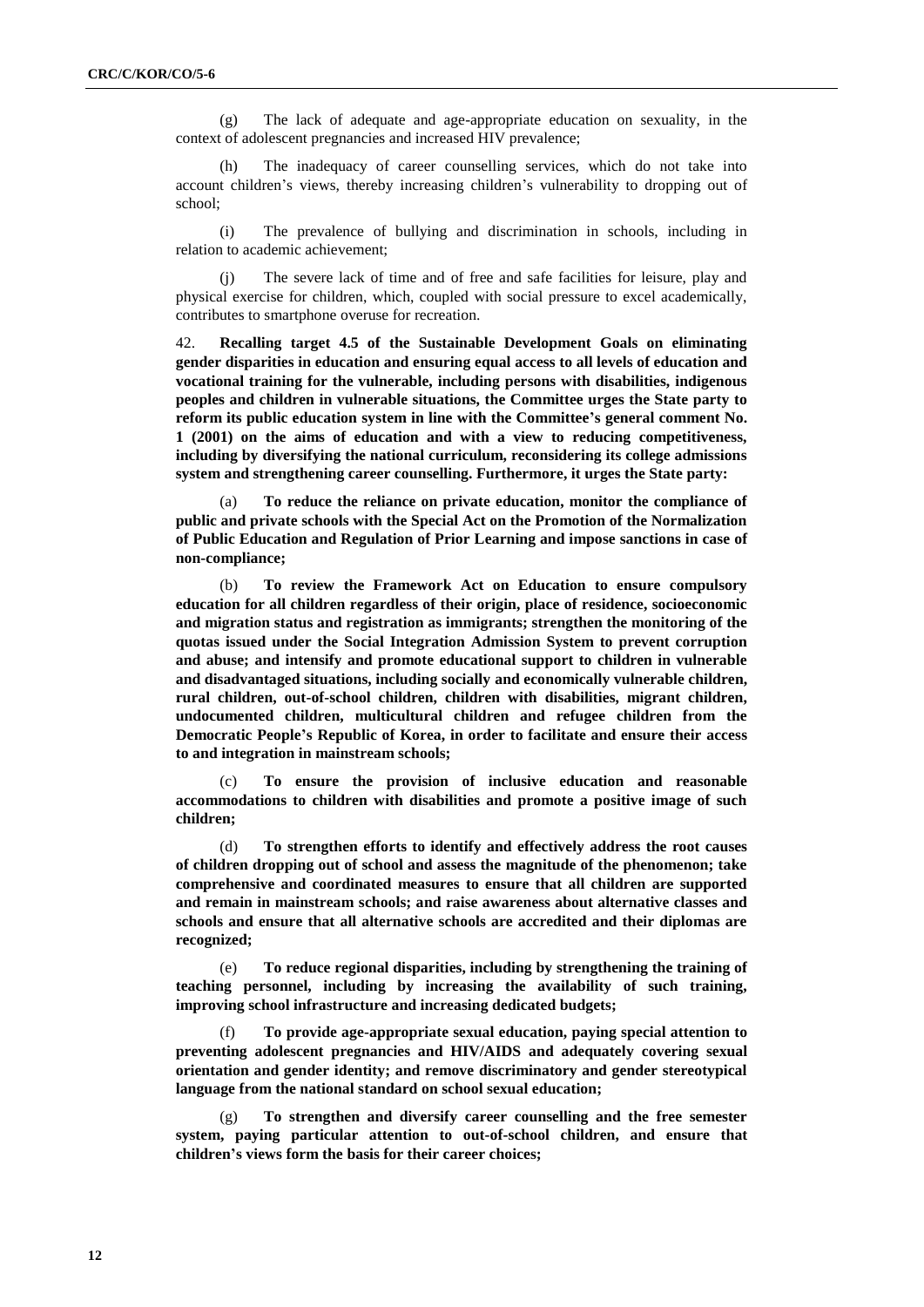(h) **To prevent and combat discrimination, including achievement-based discrimination, in schools; effectively investigate and address allegations of discrimination; and provide training on stress reduction and emotional stability;**

(i) **To strengthen measures to combat bullying, including cyberbullying, and ensure that such measures encompass prevention, early detection mechanisms, the empowerment of children and professionals, intervention protocols and harmonized guidelines for the collection of case-related data;**

(j) **To undertake awareness-raising programmes and public campaigns to change the perception of and attitudes towards rest, leisure and play as key factors to children's development and ensure that all children have access to rest and leisure, including sports, as well as sufficient time and facilities to engage in play and recreational activities that are safe, inclusive, smoke-free, age-appropriate and accessible, including by public transport.** 

## **H. Special protection measures (arts. 22, 30, 32–33, 35–36, 37 (b)–(d) and 38–40)**

**Asylum-seeking, refugee and migrant children**

43. **The Committee welcomes the adoption of the Refugee Act in 2012. With reference to joint general comments No. 3 and No. 4 (2017) of the Committee on the Protection of the Rights of All Migrant Workers and Members of Their Families/No. 22 and No. 23 (2017) of the Committee on the Rights of the Child on the human rights of children in the context of international migration, the Committee urges the State party:** 

(a) **To prohibit the immigration detention of children, including by revising the Immigration Control Act, ensure non-custodial solutions and keep the best interests of the child as a primary consideration in asylum and family reunification matters;** 

(b) **To develop status determination procedures for refugee and stateless children, regulate the status of long-term resident migrant children and strengthen training on the rights of asylum-seeking, refugee and migrant children, including undocumented children;**

(c) **To remove all barriers, both legislative and practical, to ensure that all asylum-seeking, refugee and migrant children, including unaccompanied children and those with disabilities, have access to birth registration, childcare, education and related services, mental and physical health-care services, health insurance, financial and housing support, leisure, protection and support services in case of abuse on an equal basis with children who are nationals of the Republic of Korea;**

(d) **To adopt and implement an act on the rights of migrant children that is in compliance with the Convention, paying particular attention to the need to protect unaccompanied children;**

(e) **To develop campaigns to counter hate speech against asylum seekers and refugees, particularly children;**

(f) **To strengthen the collection of data on migrant children, including undocumented children;**

(g) **To earmark a budget for refugee, asylum-seeking and migrant children.** 

**Economic exploitation, including child labour**

44. **The Committee welcomes the policy measures taken to improve the labour conditions of working children and business oversight. Considering the persistently high number of working children, the violations of their labour rights and the verbal abuse to which they are subjected, and taking note of target 8.7 of the Sustainable Development Goals on taking immediate and effective measures to eradicate forced**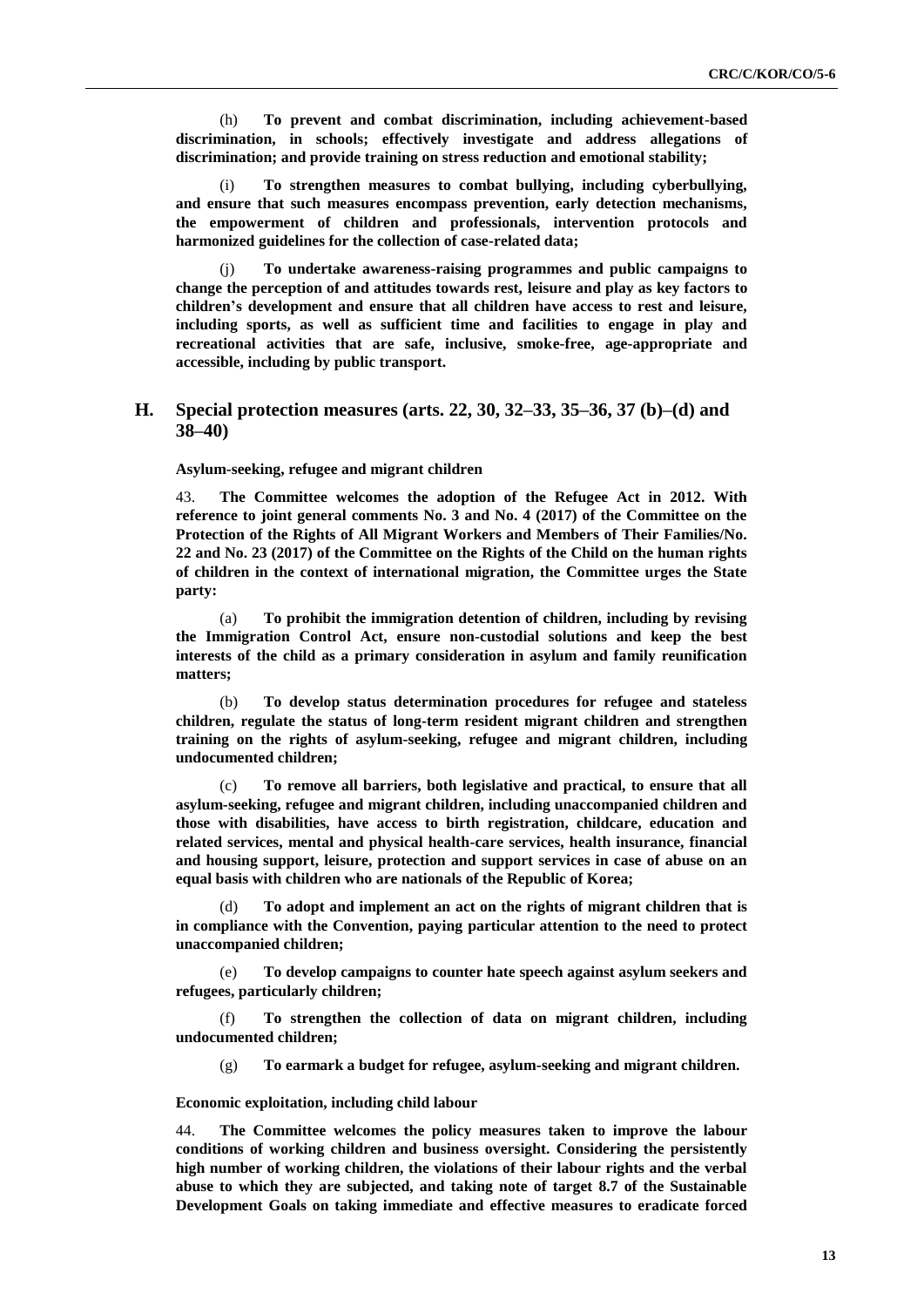**labour, end modern slavery and human trafficking, secure the prohibition and elimination of the worst forms of child labour and by 2025 end child labour in all its forms, the Committee reiterates that the State party should strengthen inspections and reporting about the effectiveness of the new measures by establishing mechanisms for accountability and rehabilitation.** 

### **Sale, trafficking and abduction**

45. **While welcoming the ratification of the Protocol to Prevent, Suppress and Punish Trafficking in Persons, Especially Women and Children, supplementing the United Nations Convention against Transnational Organized Crime, the Committee notes that the State party reportedly remains a country of origin, transit and destination for child trafficking for the purpose of sexual exploitation, particularly through online recruitment. Again recalling target 8.7 of the Sustainable Development Goals, the Committee recommends that the State party:**

(a) **Align the definition of trafficking with international law to remove the requirement of coercion, remuneration and transnational movement of the victim;**

(b) **Improve the identification and referral of child victims, especially among vulnerable populations, including by training police, immigration, labour and social welfare officials, and implement the victim identification guidelines;**

(c) **Ensure that cases involving the sale and abduction of and trafficking in children are effectively investigated and that perpetrators are prosecuted and sentenced to penalties commensurate with the gravity of the offences and establish an entity for coordinating anti-trafficking matters and teams charged with investigating cases of trafficking and prosecuting those responsible;**

Ensure that children who have been sold or trafficked are not treated as **offenders or subjected to criminal sanctions and deportation and that they are never held in closed institutions;** 

(e) **Strengthen the provision of shelters and integrated services to child victims of human trafficking, including boys, foreign children and children with disabilities.**

#### **Administration of child justice**

46. The Committee welcomes the amendment to the Juvenile Act making it possible to count the period spent in a juvenile reformatory as part of the final sentence. However, it is concerned about:

(a) The existence of two parallel systems for processing and treating cases of children in conflict with the law;

(b) Proposals to lower the age of criminal responsibility to 13 years and that 10 year-old children can be detained under the Juvenile Act;

Article 4 (1) (3) of the Juvenile Act, which provides for the detention of "crime-prone juveniles" in the absence of an actual offence;

(d) Reports of violations of children's fair trial rights, including the noninvolvement of guardians from the investigation onwards, the use of forced confessions, the lack of access to evidence and appeal, breaches of the presumption of innocence and the right to defend oneself, publicity of the trial and making conditional the right to legal assistance;

(e) Higher detention rates among children compared with adults;

(f) Inappropriate conditions of detention, including overcrowding and insufficient medical assistance, education, training, leisure and food, especially for girls; restrictions on communications, petitions and outdoor exercise; the absence of reasonable accommodations for children with minority backgrounds; and discrimination against lesbian, gay, bisexual, transgender and intersex children in detention;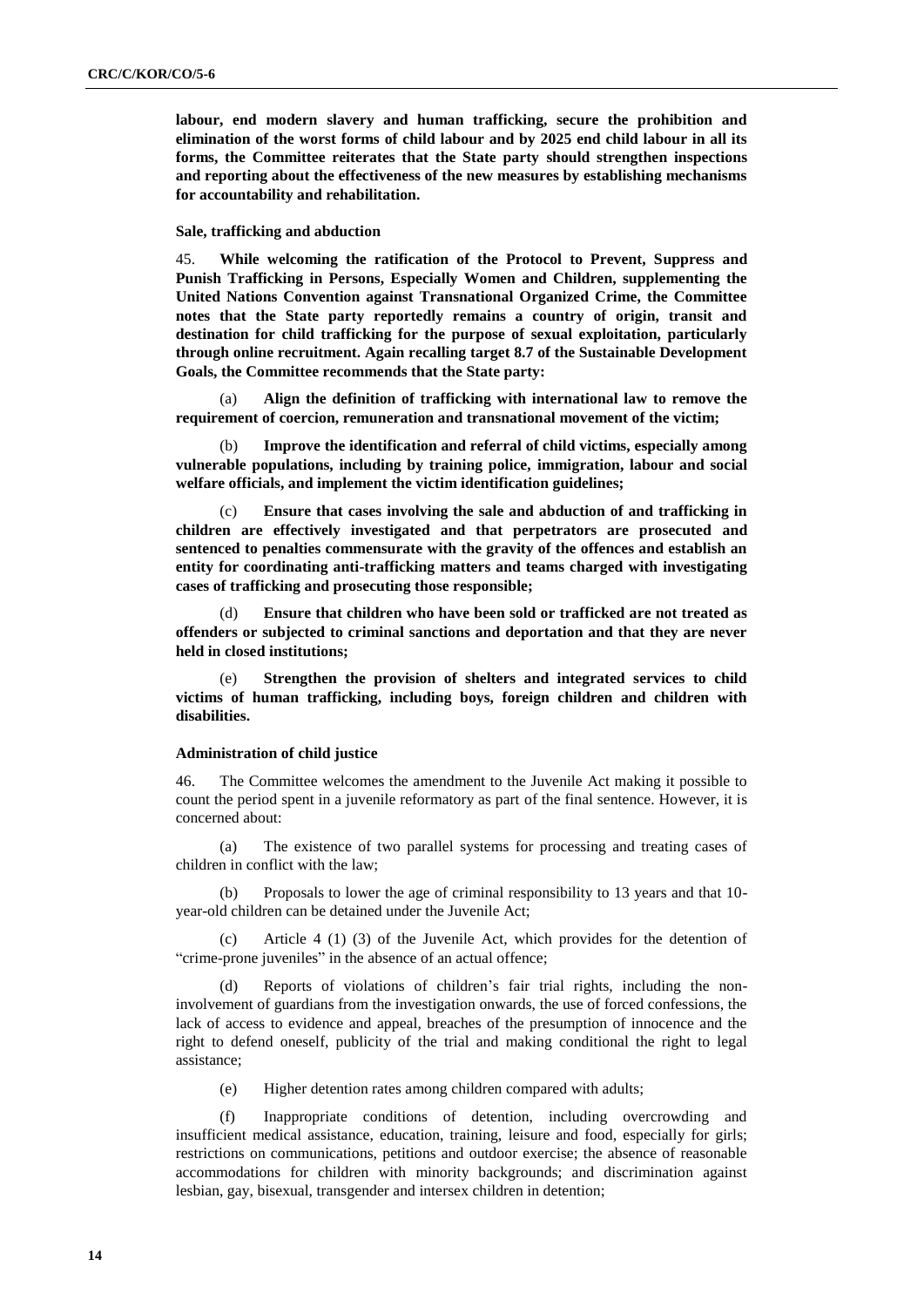(g) Cases of children detained together with adults;

(h) Unnecessary and compulsory DNA and HIV testing for child detainees; the isolation of child detainees with HIV; the imposition of compulsory body checks and haircuts on child detainees; and the continuous filming of sanitary facilities;

(i) The overuse of discretionary disciplinary measures, such as solitary confinement, restrictions on family visits and remote disciplinary transfers;

(j) Use of handcuffs, ropes and other devices, and the use of electric shocks, despite such use being prohibited by law;

(k) The lack of non-custodial measures to prevent reoffending.

47. **The Committee urges the State party to:** 

(a) **Establish a system, with adequate resources, of specialized child justice courts for all cases involving children in contact with the law and ensure that specialized judges for children and professionals working with children in conflict with the law receive appropriate education and continuous training on the rights of the child;** 

(b) **Maintain the minimum age of criminal responsibility at 14 years and ensure that children below that age are not treated as offenders and are never placed in detention;**

(c) **Ensure that fair trial guarantees are respected, in accordance with article 40 of the Convention, also ensure that the public is excluded from hearings for cases involving children and that children's legal guardians participate in the proceedings from the very beginning, provide and promote confidential channels for reporting violations and establish guidelines for media outlets reporting on cases involving children;** 

(d) **Ensure, in law and in practice, the provision of qualified legal assistance to all children in conflict with the law from the investigation onwards and establish a system of legal aid;** 

(e) **Repeal article 4 (1) (3) of the Juvenile Act on "crime-prone juveniles";** 

(f) **Establish a legal basis for diversion programmes and promote noncustodial sentences;**

(g) **Establish clear grounds for detention in the Juvenile Act, use detention as a measure of last resort and for the shortest period of time, ensure that detention is reviewed on a regular basis with a view to its withdrawal, ensure that the period under the "protective disposition" and the period of "entrustment to the juvenile classification" are counted towards the final sentence, and establish and ensure the right to appeal an order of detention and the right to compensation for unlawful detention;** 

(h) **Ensure that detention conditions, including for temporary detentions, comply with international standards, including with regard to personal space, equally for boys and girls, access to food, education, physical and mental health services, exercise, leisure, communication with the family and complaints mechanisms; that children deprived of their liberty are held in facilities close to their place of residence; and that detention facilities, including child welfare institutions, undergo continuous monitoring;** 

(i) **Revise its legislation and take all effective measures to eliminate any possibility that a child is detained with adults;**

(j) **Abolish the use of confinement and transfers as disciplinary measures and promote restorative measures instead;**

(k) **Regulate the use of force and protective devices in relation to children and ensure that such use is limited to specific circumstances and that it is necessary and proportional;**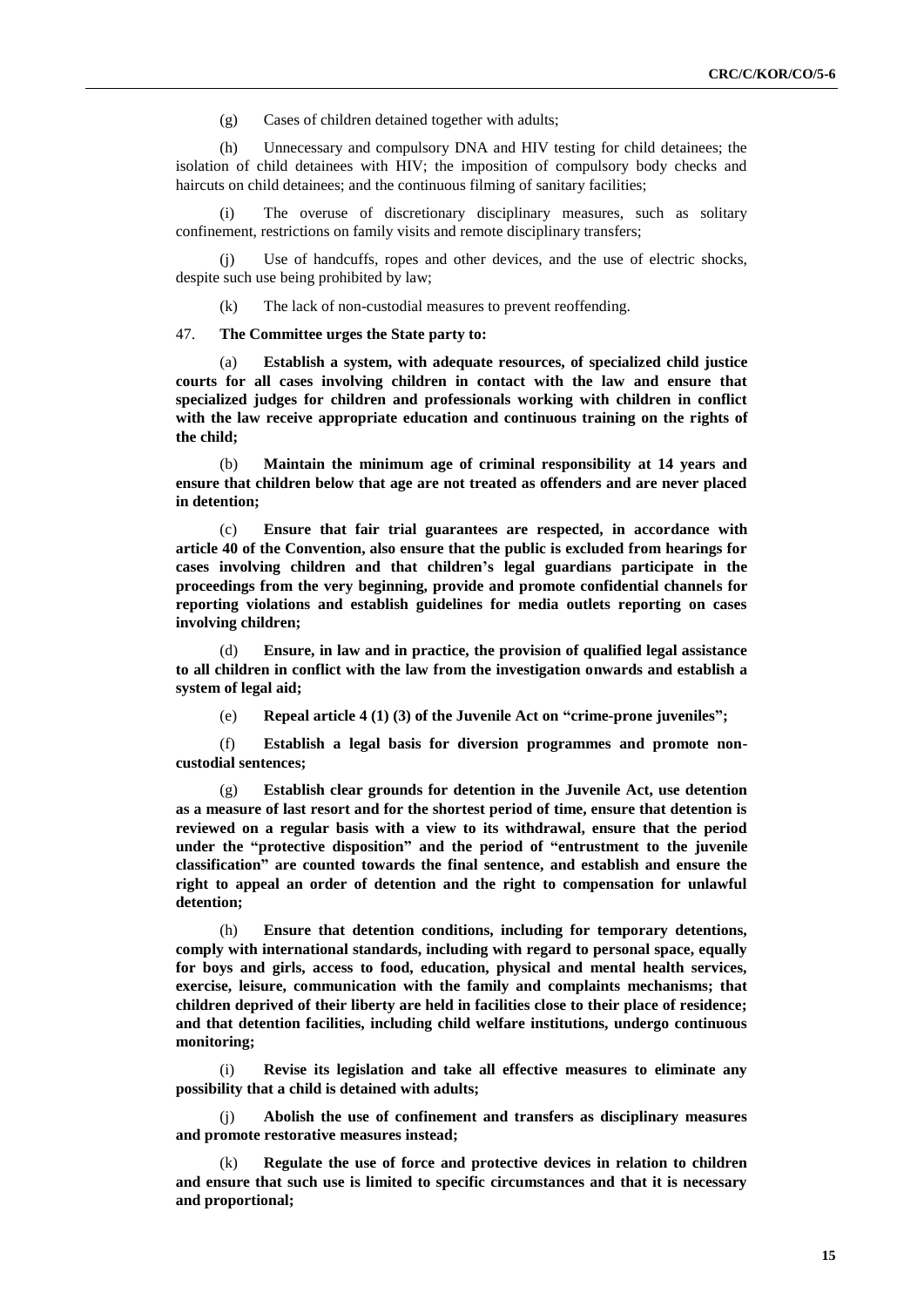(l) **Ensure that the privacy of children in detention is respected, prohibit DNA collection and HIV testing for child detainees and clear any records thereof, handle HIV-related information with confidentiality, end the isolation of child detainees with HIV and prohibit compulsory body checks and haircuts, as well as continuous filming in sanitary areas;** 

(m) **Strengthen non-custodial measures to prevent reoffending;**

(n) **Ensure that all children in conflict with the law are treated equally and without discrimination, regardless of their nationality, disability status, sexual orientation or gender identity, and provide reasonable accommodation whenever appropriate.**

**Follow-up to the Committee's previous concluding observations on the Optional Protocol on the sale of children, child prostitution and child pornography**

48. **The Committee regrets the insufficient information on the implementation of its concluding observations of 2008 (CRC/C/OPSC/KOR/CO/1) on the State party's initial report under the Optional Protocol on the sale of children, child prostitution and child pornography. It therefore reiterates its previous recommendations and recommends that:**

(a) **All acts and activities listed in the Optional Protocol, including the sale and sexual exploitation of children in travel and tourism, be fully covered under domestic criminal law;** 

(b) **The requirements of double criminality and minimum gravity be removed in cases of extradition for violations of the Optional Protocol, which should be considered as a legal basis for extradition;**

International travel restrictions for convicted child sex offenders under **the Passport Act be applied systematically.**

**Follow-up to the Committee's previous concluding observations on the Optional Protocol on children in armed conflict**

49. **The Committee regrets the insufficient information on the implementation of its concluding observations of 2008 (CRC/C/OPAC/KOR/CO/1) on the State party's initial report under the Optional Protocol on children in armed conflict. It therefore recalls its previous recommendations and recommends, in particular, that the State party:** 

(a) **Criminalize the recruitment in the armed forces or non-State armed groups and the involvement in hostilities of children under 18 years of age;** 

(b) **Establish mechanisms for the early identification of asylum-seeking children from conflict areas, collect disaggregated data on such children and strengthen the physical and psychological support provided to them;**

Promote and raise awareness of the Optional Protocol and ensure that **its provisions are included in the curricula of military schools.**

## **I. Ratification of the Optional Protocol on a communications procedure**

50. **The Committee recommends that the State party, in order to further strengthen the fulfilment of children's rights, ratify the Optional Protocol on a communications procedure.** 

## **J. Ratification of international human rights instruments**

51. **The Committee recommends that the State party, in order to further strengthen the fulfilment of children's rights, consider ratifying the International**